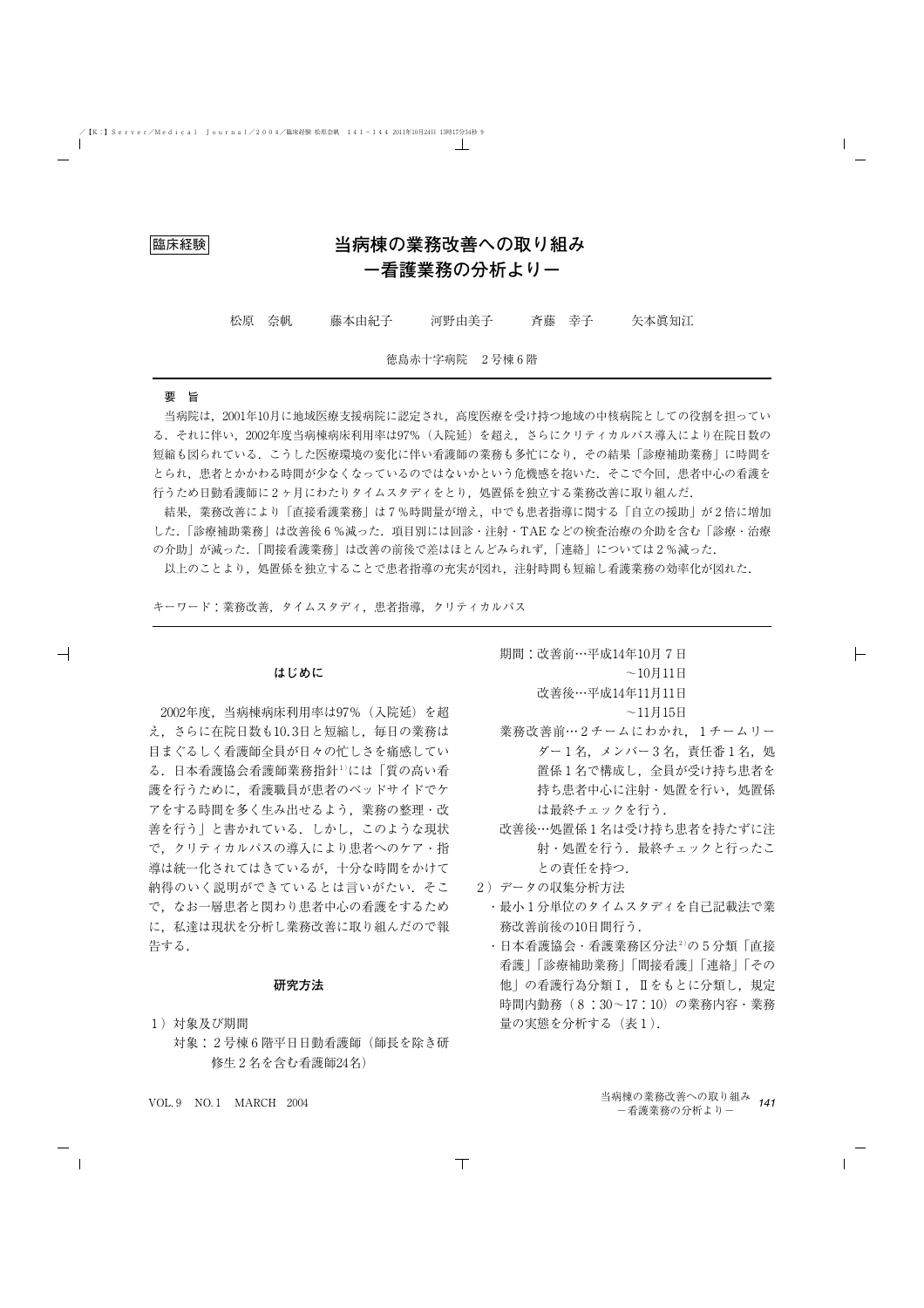| 表 1 |        |                                               |  |  |  |  |  |  |  |
|-----|--------|-----------------------------------------------|--|--|--|--|--|--|--|
|     | 直接看護   | 身体の清潔, 入退院の世話, 食事・排泄の世話<br>観察、身の回りの世話、自立の援助など |  |  |  |  |  |  |  |
|     | 診療補助   | 診療・治療の介助、呼吸循環管理、測定、諸検査                        |  |  |  |  |  |  |  |
|     | 間接看護   | 医師への報告・連絡、ナース間の報告・申し継ぎ<br>記録、家族の指導・相談、環境整備など  |  |  |  |  |  |  |  |
|     | 絡<br>連 | ナースコール, 電話による連絡, メッセンジャー業<br>務など              |  |  |  |  |  |  |  |
|     |        | そ の 他   管理業務, 職員の健康管理, ME 機器の管理               |  |  |  |  |  |  |  |

| 3R Z |          |    |    |            |     |            |  |  |  |
|------|----------|----|----|------------|-----|------------|--|--|--|
|      | 入院<br>患者 | 入院 | 退院 | <b>TAE</b> | 肝生検 | その他の<br>検査 |  |  |  |
| 改善前  | 45       | 24 | 25 |            |     |            |  |  |  |
| 改善後  | 42       | 26 | 23 |            | 2   |            |  |  |  |

#### **結 果**

調査期間前後で入退院数,検査,処置等の業務量に ほとんど差はなかった(表2).

1)業務改善により,「直接看護業務」については改 善前21.6%,改善後29.2%と7.6%(2377分)増加 した.「診療補助業務」については改善前29.9%, 改善後24.5%と5.4%(1770分)減少した.「間接 看護業務」については改善前31.6%,改善後31.3 %と0.3%(94分)増加した.「連絡」については 改善前6%,改善後4.2%と1.8%(554分)減少し た(図1).



2)項目別に見ると,「直接看護業務」については,「身 体の清潔」が0.6%(174分),「入退院の世話」が 0.6%(174分),「自立の援助」が1.9%(594分) 増加している. また,「診療補助業務」については, 回診・注射・TAE などの検査治療の介助を含む 「診療・治療の介助」が5.5%(1730分)減少して







いる(図2).その中でもとくに注射の時間を役 割別で見ると、メンバーが1457分減少し、処置係 は658分増加している(図3).「間接看護業務」に ついては,カンファレンス・看護計画・看護評価 を含む「ナース間の報告・申し継ぎ」が0.8%(234 分)減少し,コンピューター操作を含む「記録」 が0.7%(213分)減少している.「連絡」につい ては,「ナースコール」が0.8%(260分)減少して いる(図2).

#### **考 察**

業務改善後,「直接看護業務」については7.6%(2377 分)増加しているが,その中でも特に患者指導に関す る「自立の援助」が2倍に増加している.寺本3)は「看 護師の行うインフォームドコンセントは患者中心の人 権を尊重して,名実ともに患者中心の看護を行うこと であり,どれだけ患者の心に添う看護ができたかとい

Tokushima Red Cross Hospital Medical Journal

主っ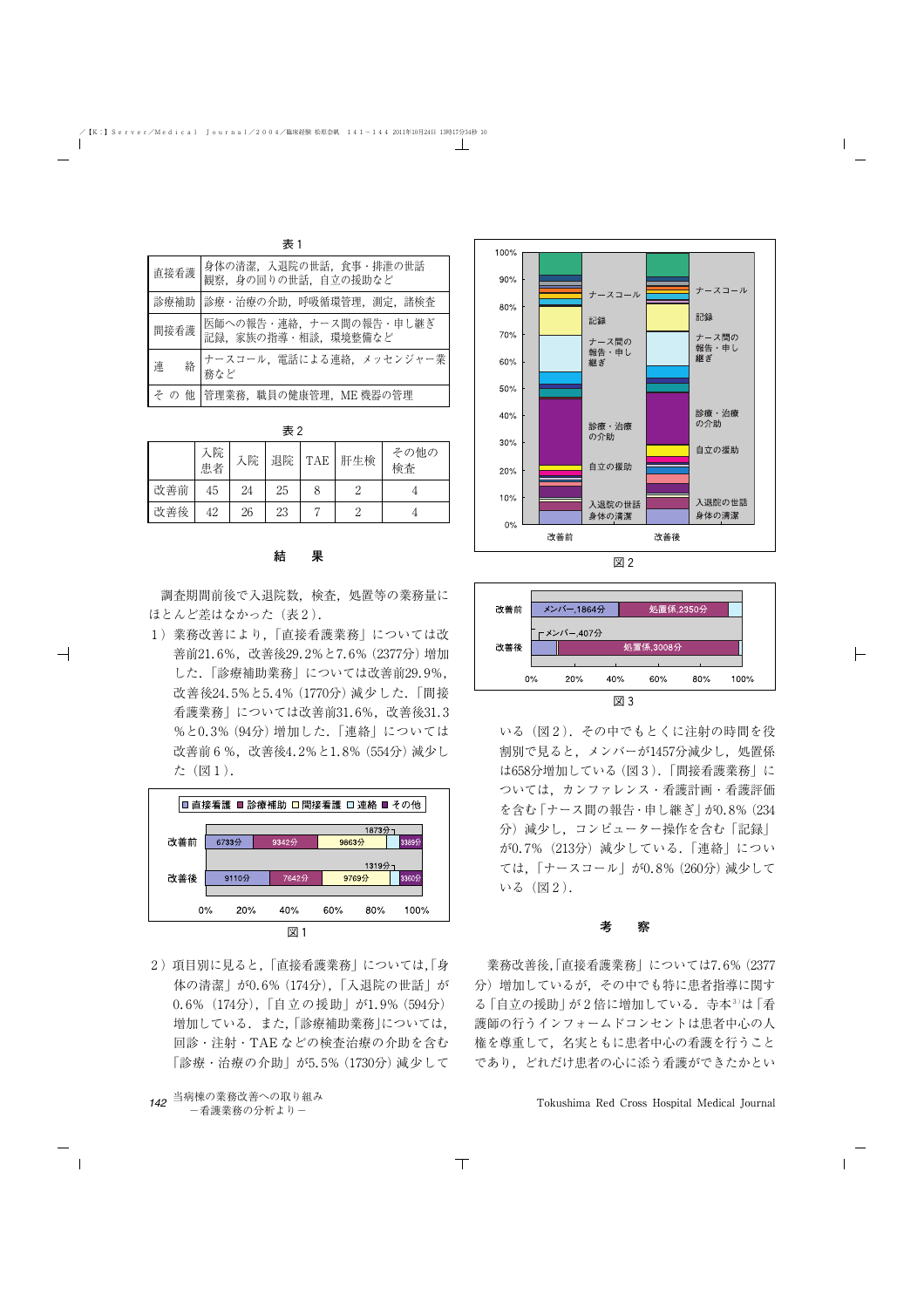うことである」と述べている. 患者からは、パススケ ジュール表で詳しく説明を受けたことで入院中の予定 がよくわかり,不安なく検査や治療が受けられたとい う意見が聞かれた. また、スタッフからは朝の注射に 回らないため早くから患者のベッドサイドに行くこと ができ,時間や気持ちに余裕が生まれ看護や指導がで きるという意見があった.「自立の援助」が2倍に増 加したことで受け持ち患者中心の看護を一層行うこと ができ業務改善の効果があったと言える.

「診療捕助業務」については5.5%(1770分)減少し ている.調査期間前後の業務量に差が無いにもかかわ らず注射時間が減少したことは,処置係が注射・処置 に専念することで看護の効率化が図れたといえる.処 置係からは,受け持ち患者を持たないので注射業務に 集中できるとの意見があった. また、注射・処置への 責任が高まり医療事故防止にもつながっていると考え られる.しかし,一方では処置係一人で注射を回るた め,注射量や個人の技術力などにより時間がかかりす ぎることがあるという問題点も指摘されている.日々 の処置量の予測は難しく、処置係の負担が大きい時に はメンバーが受け持ち患者への注射・処置を手伝うこ とも考慮していきたい.

「間接看護業務」については改善の前後で差はほと んどみられなかった.項目別にみると,カンファレン ス,看護計画,看護評価を含む「ナース間の報告・申 し継ぎ」とコンピューター操作を含む「記録」を合わ せると看護業務全体の22.6%(7065分)になる.これは 今後更なる業務改善に向けて考えていきたい項目であ る.

「連絡」については1.8%(554分)減少しているが, その中でも特に「ナースコール」の時間が減少してい る.これは,処置係が注射業務に従事することができ, 時間配分を考え患者のそばに行っていることで注射関 連のナースコールが減少したと言える.他のメンバー も患者のベッドサイドにいる時間が増加したためナー スコールが減少したと考えられる.

#### **結 論**

- 1)処置係を独立する業務改善により直接看護業務時 間が増え,患者指導の充実が図れた.
- 2)処置係が注射・処置に専念することにより,注射 時間も短縮し看護業務の効率化が図れた.

#### **文 献**

- 1)管理に関する業務 B 管理の実際.日本看護協会 看護婦職能委員会/編:看護婦業務指針,p101, 日本看護協会出版会,東京,2000
- 2)看護婦の役割と業務 C 看護業務の内容.日本看 護協会看護婦職能委員会/編:看護婦業務指針, p12-14,日本看護協会出版会,東京,2000
- 3)寺本松野:IC-自己決定を支える看護.日本看護協 会出版会,東京,1994
- 4)大谷和子:回帰分析による看護度と看護量の関係 について.看護展望 25:506-511,2000

## Attempts of Improving Services to Patients at Our Ward : Analysis of Nursing Job Records

Naho MATSUBARA, Yukiko FUJIMOTO, Yumiko KAWANO, Sachiko SAITO, Machie YAMOTO

The Ward of 2‐6, Tokushima Red Cross Hospital

In October 2001, our hospital was officially recognized as a community medical care supporting hospital. Since then, our hospital has been serving as the core hospital in charge of providing high-level medical care to the local community. The bed occupancy rate at our ward in 2002 was higher than 97%. Attempts have been made at our ward to shorten the hospital stay period of patients by introducing the critical path procedure. Following these changes in environments, nurses have been loaded with more duties than ever. We are aware of the risk that nurses overloaded with doctor-assisting duties can spend less time dealing personally with individual patients. Under these circumstances, we recently analyzed the job records of day-shift nurses for 2 months, and based